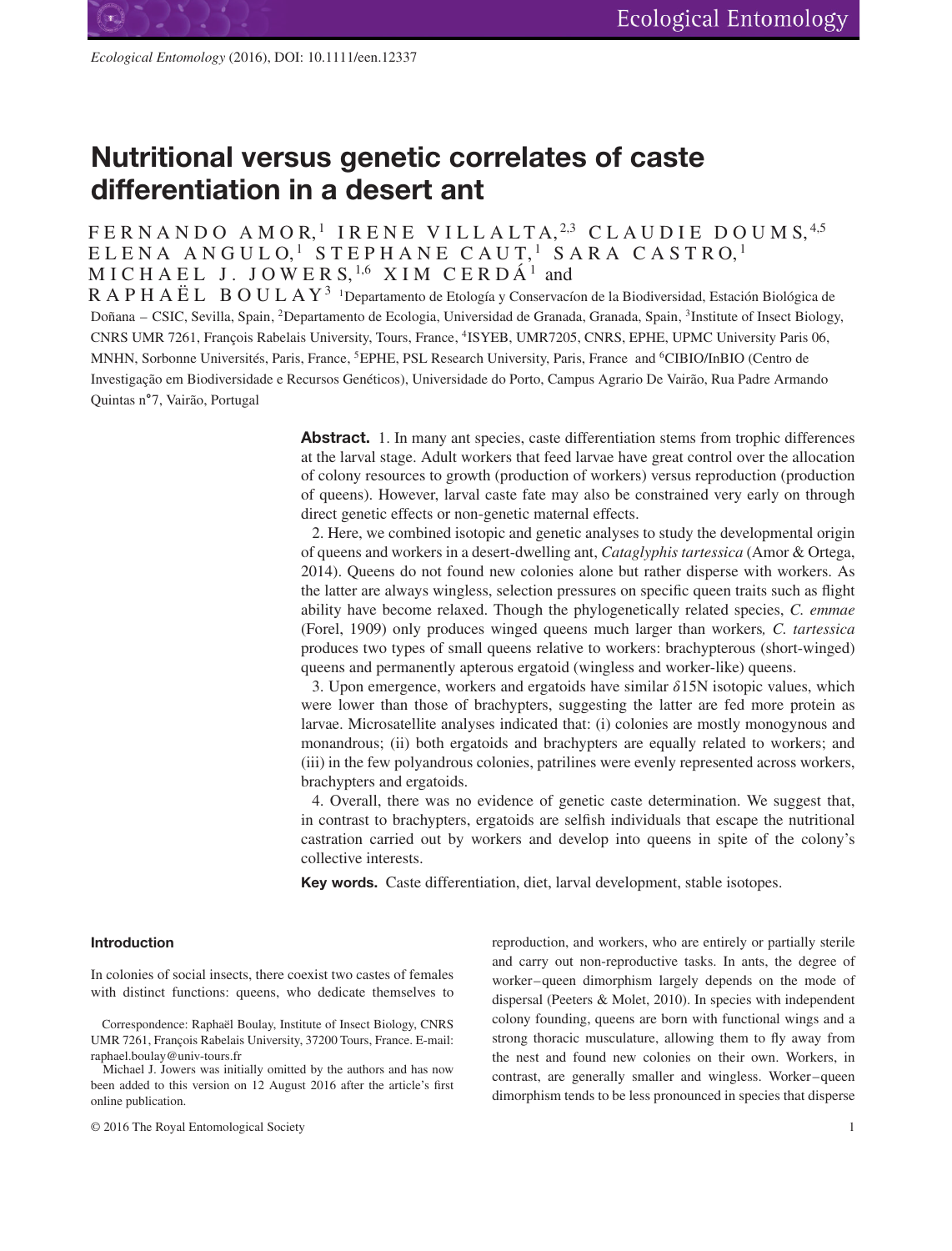by colony fission (Peeters & Ito, 2001; Cronin *et al.,* 2013). In such systems, young queens are accompanied and protected by a group of workers throughout the colony foundation process. However, the fact that dispersal occurs exclusively by foot promotes diminished flying capacity and the production of brachypterous queens with short vestigial wings or wingless ergatoid queens (Heinze, 1989; Tinaut & Ruano, 1992).

Trophogenesis is responsible for the different developmental fates of workers and queens in many species (Emery, 1896; Marchal, 1898; Brian, 1957; Wilson, 1971; Michener, 1974; Oster & Wilson, 1978; Wheeler, 1986). This suggests that diploid larvae are totipotent and only those given special food become queens. By limiting protein intake, adult workers could castrate diploid larvae, forcing them to develop into workers. This mechanism would grant great power to the workers, allowing them to decide to allocate colony resources to growth (through the production of workers) versus reproduction (through the production of queens). Trophogenic caste determination is well known in the honeybee *Apis mellifera* (Linnaeus, 1758), where only larvae receiving royal jelly develop into queens (Seeley, 2010; Kamakura, 2011). In ants, major differences in the isotopic values of queens versus workers provide evidence for trophogenesis. For example, in *Pogonomyrmex badius* (Latreille, 1802), young unmated queens have much higher  $\delta^{15}$ N ratios than do workers, which suggests that the former receive relatively more proteinaceous food (Smith *et al.,* 2008; Smith & Suarez, 2010). Similar patterns have been found in two species of *Aphaenogaster* ants (Caut *et al.,* 2013, 2014), as well as in a eusocial yellowjacket (Schmidt *et al.,* 2012). Nevertheless, these correlations are to be taken carefully and cannot speak to causality.

Some studies suggest that the ability of adult workers to control caste determination may also be limited by the precocious self-determination of the larvae. In blastogenic determination, an individual follows either the worker or the queen developmental pathway starting at the embryonic stage, even before the egg hatches (Passera, 1980; Fersch *et al.,* 2000; Schwander *et al.,* 2008; Schwander & Keller, 2012; Libbrecht *et al.,* 2013). In addition, a larva's fate may be influenced by its genotype. This occurs in the highly polyandrous species *Acromyrmex echiniator* (Forel, 1899), in which some paternal genotypes yield queens at a relatively higher frequency (Hughes & Boomsma, 2008). In another highly polyandrous ant, *Cataglyphis bombycina* (Roger, 1859), soldiers sharing developmental pathways with queens (Molet *et al.,* 2014) were found to be derived from completely different patrilines than workers (Leniaud *et al.,* 2013) although this was not confirmed in another study (Leniaud *et al.,* 2015). Stricter cases of genetic caste determination have also been observed – while gynes are the product of intralineage mating in *Pogonomyrmex* or thelytoky in certain *Cataglyphis* species, in both cases, workers are derived from interlineage mating (Julian *et al.,* 2002; Leniaud *et al.,* 2012; Eyer *et al.,* 2013).

*Cataglyphis tartessica* (formerly *C. floricola*; Jowers *et al.,* 2014) is a sand-dwelling ant that is distributed throughout southern Spain, and that disperses via colony fission. Interestingly, both brachypterous and ergatoid queens have been observed in this species (Amor *et al.,* 2011). Brachypters are small relative to the macropterous queens of the related species *C. emmae* which



**Fig. 1.** *Cataglyphis tartessica* brachypterous queen (a) and worker-like ergatoid queen (b). Although brachypters are easily recognisable because of their size and distinct morphology, ergatoids can only be distinguished from workers based on the presence of small thoracic tegulae (indicated by the arrow).

found colonies through independent colony foundation (Jowers *et al.,* 2013). Yet brachypters' thorax is segmented markedly different from the workers. In contrast, ergatoids are only distinguishable from workers by the presence of small tegulae (Fig. 1). Out of nine morphological traits measured by Amor *et al.* (2011), seven were significantly smaller in ergatoids than in brachypters (see also Amor & Ortega, 2014). Although, at the population level, more ergatoids than brachypters are produced, the proportions of colonies headed by each are fairly equal (Amor *et al.,* 2011). Moreover, behavioural observations showed that, during fission, almost all the cocoons containing brachypters but only one-third of those containing ergatoids are transported to the daughter nests. After emergence, these individuals compete to become the next queen of the daughter nest. In contrast, the ergatoid that emerge from the cocoons not transported to the daughter nest are eliminated by the workers probably to maintain monogyny (Amor *et al.,* 2011). This differs from other species (*Ocymyrmex*: Forder & Marsh, 1989; *Eutetramorium*: Heinze *et al.* 1999; *Mystrium*: Molet *et al.,* 2007) in which unmated ergatoids participate to non-reproductive tasks such as nursing and foraging. Therefore, the excess of *C. tartessica* ergatoids that are eliminated at the early adult stage may be viewed as 'useless' by the colony. In a previous study, we proposed that these individuals were selfish individuals that escaped the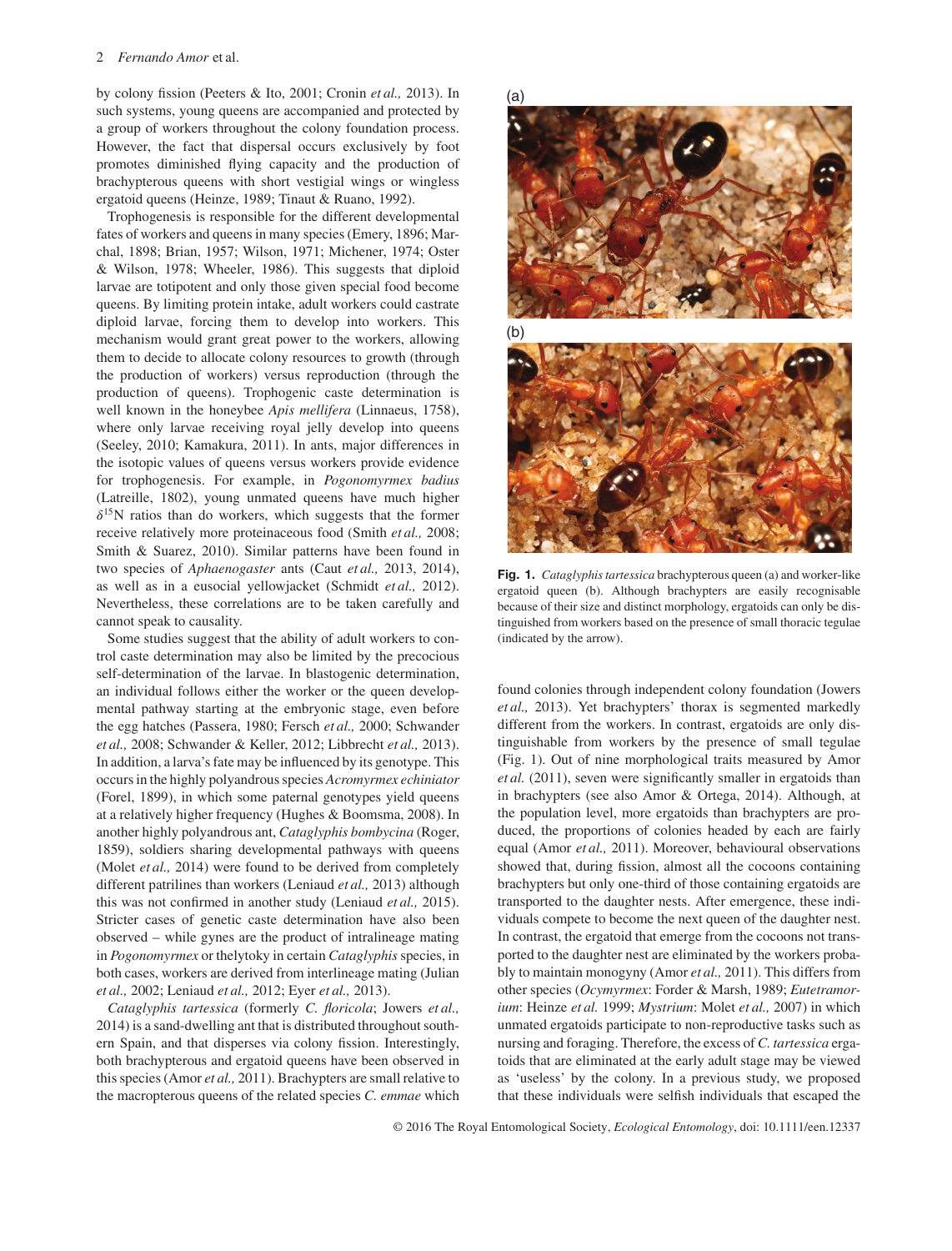'nutritional castration' imposed by adult workers by becoming worker-like queens in spite of what was in the collective interests of the colony (Amor *et al.,* 2011). A similar explanation based on caste conflict has been evoked for *Melipona* bees, in which worker-like queens are produced in excess (Wenseleers *et al.,* 2004, 2005). In ants, social coercion of larval development has been shown in several species with marked worker–queen polymorphism (Brian, 1973; Penick & Liebig, 2012; Villalta *et al.*, 2016b) and is similar in many aspects to what is known of worker policing in species with no specialised queen caste (Bourke & Ratnieks, 1999; Monnin & Ratnieks, 2001).

Here, we tested the hypothesis that though brachypter-fated larvae receive queen-specific food, ergatoids receive the same food as workers. To test this prediction, direct behavioural observations are not possible; we, therefore, analysed the N and C isotopic values of *C. tartessica* workers, brachypters, and ergatoids right when they emerged. In addition, workers, brachypters, and ergatoids were genotyped at nine microsatellite loci to determine the degree of colony polyandry and the degree of relatedness among workers, thus clarifying the possibility of genetic caste determination.

## **Materials and methods**

## *Sampling*

*Cataglyphis tartessica* colonies were collected in 2010 and 2014 from a population located in Doñana National Park (southern Spain). The distance between colonies ranged from 10 m to 3 km. Shallower chambers were excavated to collect pupae and workers, which were taken back to the laboratory. Cocoons and three adult workers were placed in individual Petri dishes. The ants had access to water, and the dishes were kept at 27 ∘C (±3 ∘C). The workers were needed to help the pupae emerge from their casings. The Petri dishes were monitored daily until all the cocoons had emerged. Each new callow – whether the worker, brachypter, or ergatoid – was preserved in 96% alcohol until the isotopic and genetic analyses could be carried out. No food was provided to the ants during the experiment, which means the isotopic values of the callows reflected their nutritional experiences in the field.

#### *Isotopic analyses*

Samples were dried at 60 °C for 48 h, ground to a fine powder, weighed in tin capsules, and stored in a desiccator. Isotopic analyses were performed using continuous flow isotope– ratio mass spectrometry. More specifically, a Flash HT Plus elemental analyser was coupled with a Delta V Advantage isotope ratio mass spectrometer via a ConFlo IV interface (Thermo Fisher Scientific, Inc., Bremen, Germany). Isotope ratios are presented as  $\delta$  values (‰), which are expressed relative to the Vienna Peedee Belemnite (vPDB) standard and atmospheric  $N<sub>2</sub>$  for carbon and nitrogen, respectively. Stable C and N isotope ratios ( $\delta^{13}$ C or  $\delta^{15}$ N) were found using the following equation:  $[(R_{sample}/R_{standard})-1] \times 1000$ , where *R* is either  $^{13}C/^{12}C$  or  $^{15}N/^{14}N$ . The reference materials used were

IAEA-CH-6 (-10.4‰) and IAEA-N1 (+0.4‰) for  $\delta^{13}C$  and  $\delta^{15}$ N, respectively. One hundred replicate assays of internal laboratory standards indicated maximum measurement errors (SD) of  $\pm 0.2\%$  and  $\pm 0.15\%$  for stable carbon and nitrogen isotopes, respectively. The C/N ratio was the total percentage of carbon divided by the total percentage of nitrogen.

#### *DNA extraction and analysis*

A total of 162 workers, 19 brachypters and 17 ergatoids from 18 colonies were genotyped (mean=9.0 workers per colony). DNA was extracted from the brain and the surrounding muscular tissue using the HotShot method (Truett *et al.,* 2000); it was then stored at −20 ∘C. Nine microsatellite markers (Ccur11, Ccur51, Ccur60, Ccur61, Ccur63a, Ccur63b, Ccur89, Ccur99, and Ccur100) developed for use in *C. cursor* (Foscolombe, 1846) (Pearcy *et al.,* 2004a) were employed to study nuclear polymorphism. Polymerase chain reactions (PCRs) were carried out in pairs (i.e. as duplex reactions) or individually. A PCR reaction volume of 20 μl was used; it contained 50 ng DNA, 200  $\mu$ M of each dNTP, 0.15  $\mu$ M of each primer, 2  $\mu$ l of 10 $\times$ buffer,  $2 \mu I$  MgCl<sub>2</sub>, and 0.1 unit of Taq polymerase (Qiagen, Hilden, Germany). The following thermal cycle was employed: an initial denaturation step of 2 min at 94 ∘C; 35 denaturation cycles of 30 s at 94 ∘C; an annealing step of 30 s at 52 ∘C; an extension step of 45 s at 72 ∘C; and a final extension step of 5 min at 72 ∘C. Labelled fragments were resolved on an A3130xl Genetic Analyser (Applied Biosystems, Foster City, California). Genotyping errors because of null alleles and allele drop-outs were controlled using Micro-Checker.

# *Statistical analyses*

Statistical analyses were performed using R unless otherwise specified. Isotopic values ( $\delta^{13}C$ ,  $\delta^{15}N$ , and C/N) were compared using a generalised linear model (lmer function; lme4 library); caste, year, and the caste-by-year interaction were the predictor variables, while the colony of origin was included as a random variable. The effects of the predictor variables were examined using *F*-statistics. A Holm–Bonferroni correction was applied to control the family-wise error rate.

Basic statistics, as well as estimates of linkage disequilibrium and Hardy-Weinberg equilibrium, were obtained using GENEPOP ON THE WEB and the ADEGENET package in R. A subset of data was used – it comprised one randomly chosen individual per colony (to reduce the risk of pseudoreplication owing to the non-independence of ants taken from the same colony). Relatedness coefficients (*r)* were estimated using Relatedness (v. 5.0.8). All colonies were equally weighted, and standard errors were obtained by jackknifing over colonies. Our approach was as follows: first, we estimated mean relatedness among all the individuals within each colony  $(n = 198$  individuals across 18 colonies). Then, we estimated the mean relatedness among 45 workers and 17 ergatoids from a subset of seven colonies and among 32 workers and 19 brachypters from a second subset of nine colonies.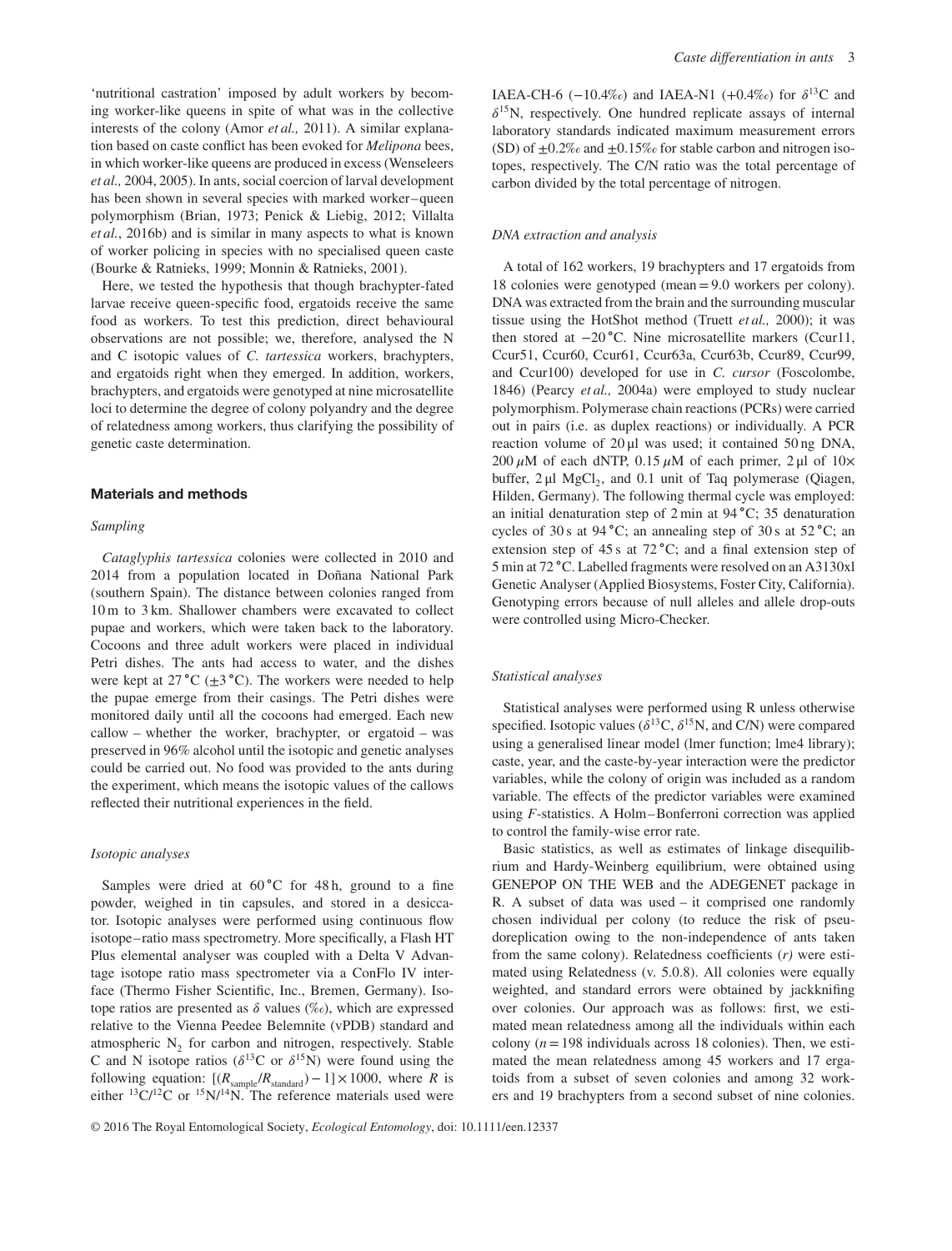|                     | $\delta^{15}$ N |         |          | $\delta^{13}$ C |         |       | C/N  |         |      |
|---------------------|-----------------|---------|----------|-----------------|---------|-------|------|---------|------|
|                     |                 | d.f.    |          |                 | d.f.    |       |      | d.f.    |      |
| Caste               | 14.45           | 2,72.14 | < 0.0001 | 2.09            | 2,70.89 | 0.13  | 1.04 | 2,69.90 | 0.36 |
| Year                | 0.12            | 1,12.93 | 0.73     | 16.90           | 1,11.97 | 0.002 | 1.10 | 1,8.54  | 0.32 |
| Caste $\times$ year | 1.49            | 2,72.14 | 0.23     | 1.54            | 2,70.89 | 0.22  | 2.38 | 2,69.90 | 0.10 |

**Table 1.** Results of the generalised linear models used to compare isotopic values among castes and between years.

Significant values are in bold (i.e. remained significant after the  $\alpha$  threshold was lowered following the Holm–Bonferroni correction to control the family-wise error rate).

The number of queens and the number of their mating partners were inferred using COLONY. Effective male paternity  $(M<sub>en</sub>)$ , which quantifies the relative contribution of different males to offspring production, was calculated using equation 16 in Nielsen *et al.* (2003). In addition, we estimated the probability that two males bear, by chance, the same combinations of alleles at all loci, as per Boomsma and Ratnieks (1996). In colonies in which the genotyping results suggested the occurrence of polyandry, we tested symmetry in the patriline distribution among castes using a chi-square test with Yates' correction for continuity.

# **Results**

#### *Isotopic analyses*

The isotopic analyses revealed that  $\delta^{15}N$  values differed significantly among castes but not between years (Table 1).  $\delta^{13}$ C values, in contrast, were higher overall in 2014 than in 2010 but did not differ among castes (Table 1). These differences remained significant even after the Holm–Bonferroni correction was applied to control the family-wise error rate. The significant effect of caste on  $\delta^{15}N$  was as a result of workers and ergatoids having significantly lower  $\delta^{15}N$  values than brachypters (Fig. 2;  $t_{76.1} = -5.04$ ,  $P < 0.0001$  and  $t_{80.9} = -4.17$ ,  $P < 0.0001$ , respectively). However, the difference between ergatoids and workers was not significant ( $t_{73.1} = -0.53$ ,  $P = 0.59$ ). The C/N ratio did not differ significantly among castes or between years (Table 1).

# *Genetic analyses*

The nine loci examined displayed between 2 and 15 alleles. The mean observed heterozygosity (*Ho*) was 0.61 (range: 0.22–0.84), and the mean expected heterozygosity (*He*) was 0.63 (range: 0.27–0.84). Genetic descriptive statistics are given in Table 2. Only one locus (Ccur 61) was not at Hardy–Weinberg equilibrium (Table 2). None of the 36 tests of linkage disequilibrium was significant ( $\alpha$  = 0.05). The mean within-colony genetic relatedness was  $0.72 \pm 0.03$  (Table 3) and did not differ significantly from the expected value of 0.75 (i.e. relatedness among full sisters in a monogynous and monandrous colony; *t*-test: *t* = −1.0767, d.f.=17, *P*=0.2967). Relatedness between workers and ergatoids and between workers and brachypters was  $0.79 \pm 0.04$  and  $0.69 \pm 0.06$ , respectively. Neither value was significantly different from 0.75



**Fig. 2.** The mean  $(+SE)$  values of carbon  $(\delta13C)$  and nitrogen  $(\delta15N)$ isotope ratios for the three castes and the two study years. Values for 2010 and 2014 are represented by circles and triangles, respectively. Workers, brachypters, and ergatoids are represented in green, red, and blue, respectively.

(*t* =0.437, d.f.=8, *P*=0.67 and *t* = −1.012, d.f.=6, *P*=0.35, respectively).

The COLONY analysis of individual genotypes supported the hypothesis of monogyny for 17 of the 18 colonies (Table 3). However, the individuals collected from one colony (#100712B) were most likely the daughters of two different queens. There was no evidence of polyandry in six of the colonies. In the remaining colonies, the queens had likely been inseminated by two to three males. On average, a colony's workers were inferred to have been sired by  $1.79 \pm 0.14$  males. The mean effective paternity ( $M_{e,p}$ ) was 1.55  $\pm$  0.13. The probability of two males having the same genotype was very low (1.38  $\times$  10<sup>-5</sup>). Of the six colonies in which individual genotypes suggested polyandry, the patrilines distributions did not differ significantly among castes (Fig. 3).

## **Discussion**

The evolutionary transition from independent colony founding to fission is associated with the loss of the ability to fly, queen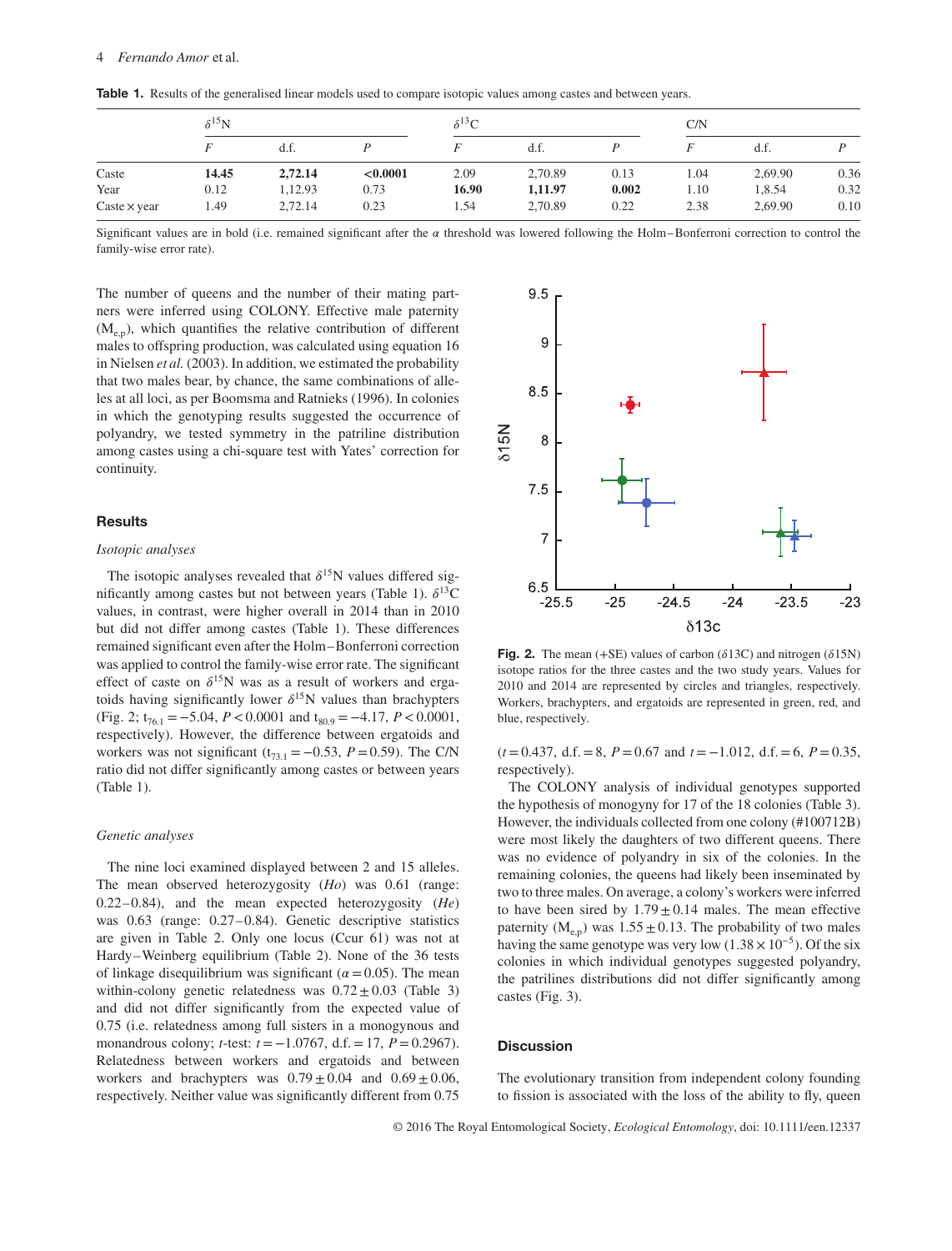**Table 2.** Statistical characterisation of the nine polymorphic loci in *Cataglyphis tartessica* used in this study.

| Loci               | Basic statistics |         |       | Inbreeding   |      | Hardy-Weinberg  |       |  |
|--------------------|------------------|---------|-------|--------------|------|-----------------|-------|--|
|                    | $N_{a}$          | $H_{o}$ | $H_e$ | $\rm F_{is}$ | P    | $\chi^2$ (d.f.) | P     |  |
| Ccur11             |                  | 0.84    | 0.69  | $-0.32$      | 0.37 | 17.15(6)        | 0.380 |  |
| Ccur <sub>51</sub> | 10               | 0.74    | 0.84  | 0.04         | 0.42 | 83.03 (36)      | 0.429 |  |
| Ccur60             | $\mathcal{L}$    | 0.45    | 0.40  | 0.06         | 1.00 | 35.62(1)        | 1.000 |  |
| Ccur61             | 15               | 0.65    | 0.89  | 0.22         | 0.00 | 220.71 (105)    | 0.007 |  |
| Ccur63a            | 6                | 0.73    | 0.72  | $-0.02$      | 0.76 | 170.01(10)      | 0.785 |  |
| Ccur63b            | 3                | 0.22    | 0.27  | $-0.06$      | 1.00 | 0.15(1)         | 1.000 |  |
| Ccur <sub>89</sub> | $\overline{4}$   | 0.43    | 0.42  | $-0.11$      | 1.00 | 71.53(6)        | 1.000 |  |
| Ccur99             | 6                | 0.72    | 0.72  | $-0.10$      | 0.75 | 11.57(10)       | 0.755 |  |
| Ccur100            | $\mathcal{L}$    | 0.75    | 0.68  | $-0.33$      | 0.63 | 222.38(10)      | 0.583 |  |

Allelic richness (Na), observed heterozygosity (H<sub>o</sub>), and expected heterozygosity (H<sub>e</sub>) were estimated. Fis is the Weir and Cockerham (1984) inbreeding coefficient, which was calculated by randomly selecting one individual per colony  $(n=18)$ . Deviation from Hardy-Weinberg equilibrium was examined using a chi-square test.

|  |  |  | <b>Table 3.</b> Details of colony-level genetic results |
|--|--|--|---------------------------------------------------------|
|--|--|--|---------------------------------------------------------|

| Colony  | W  | $\mathbf E$    | $\, {\bf B}$   | $r_{all}$ | $r_{w-e}$ | $r_{w-b}$ | $\rm M_p$      | $\rm M_{e,p}$ |
|---------|----|----------------|----------------|-----------|-----------|-----------|----------------|---------------|
| 100601B | 22 | $\overline{0}$ | $\overline{0}$ | 0.77      |           |           | $\overline{2}$ | 1.10          |
| 100601C | 16 | $\Omega$       | $\overline{0}$ | 0.71      |           |           | 2              | 1.14          |
| 100602B |    |                | $\Omega$       | 0.51      | 0.48      |           |                | 1.84          |
| 100602C |    |                |                | 0.69      | 0.70      | 0.69      |                | 1.00          |
| 100604D |    |                |                | 0.72      | 0.88      | 0.44      | 2              | 1.83          |
| 100607C | 3  |                |                | 0.75      |           | 0.65      |                | 1.84          |
| 100614A |    |                |                | 0.80      |           |           |                | 1.00          |
| 100614D |    |                |                | 0.71      |           |           |                | 1.83          |
| 100614G |    |                |                | 0.75      |           | 0.74      | 2              | 2.19          |
| 100615A |    |                |                | 0.73      |           | 0.67      | $\overline{c}$ | 1.99          |
| 100615E | 3  |                |                | 0.88      |           | 0.86      |                | 1.00          |
| 100617G | 4  |                | $\Omega$       | 0.78      | 0.85      |           |                | 1.00          |
| 100617H |    |                | $\theta$       | 0.68      | 0.71      |           |                | 1.00          |
| 100625B | 22 | 0              | $\Omega$       | 0.78      |           |           |                | 1.21          |
| 100708D | 15 | $\Omega$       | $\Omega$       | 0.60      |           |           |                | 2.75          |
| 100712A | 13 | $\Omega$       | $\Omega$       | 0.81      |           |           | 3              | 2.55          |
| 100712B | 17 | $\Omega$       | $\Omega$       | 0.38      |           |           | 2              | 1.22          |
| 100721A | 7  |                | 2              | 0.88      | 0.98      | 0.84      | 2              | 1.99          |

W, E, and B are the sample sizes for the workers, ergatoids, and brachypters, respectively.  $r_{all}$ ,  $r_{w-e}$ , and  $r_{w-b}$  are the estimates of mean relatedness among all the individuals found in the colony, between workers and ergatoids, and between workers and brachypters.  $M_p$  is absolute paternity, and  $M_{p,p}$ is effective paternity. Note that all colonies with the exception of colony 100712B contained a single matriline.

miniaturisation, and a diminished degree of worker–queen dimorphism (Heinze, 1989; Tinaut & Ruano, 1992; Peeters & Ito, 2001). However, the fact that two distinct morphs of non-flying queens have evolved and co-occur raises some interesting questions. We discovered that workers and ergatoids had similar  $\delta^{15}N$  values, which were lower than those of brachypters. In contrast, there were no genetic differences among castes. Taken together, these results suggest that polymorphism between brachypters on the one hand and ergatoids/workers, on the other hand, have a nutritional determinism.

The isotope data suggest that, compared to workers and ergatoids, brachypters receive more protein or are better at assimilating it. These results fit with those found in previous studies of other species, where the  $\delta^{15}N$  values of queens were higher than those of workers (Smith *et al.,* 2008; Caut *et al.,* 2013, 2014). It is, therefore, likely that N limitations affect an individual's general growth as well as the production of wings and the associated musculature. However, whether the development of reproductive organs is N limited, as proposed by Smith and Suarez (2010), is unclear in *C. tartessica*. Indeed, the higher number of ovarioles in ergatoids compared with workers (12 vs. 2, respectively; Amor *et al.,* 2011) is not related to a greater  $\delta^{15}N$  value in the former; in contrast, brachypters, which have about 20 ovarioles, also have more  $\delta^{15}N$  than workers and ergatoids. An interesting model system to test N limitation on the development of reproductive organs could be the South American seed-harvester ant *Pogonomyrmex laticeps* (Santschi, 1922) in which ergatoids and brachypters have the same number of ovarioles (Peeters *et al.*, 2012). The large difference in  $\delta^{13}$ C values between 2010 and 2014 may have been as a result of changes in plant communities or to a shift in the selection/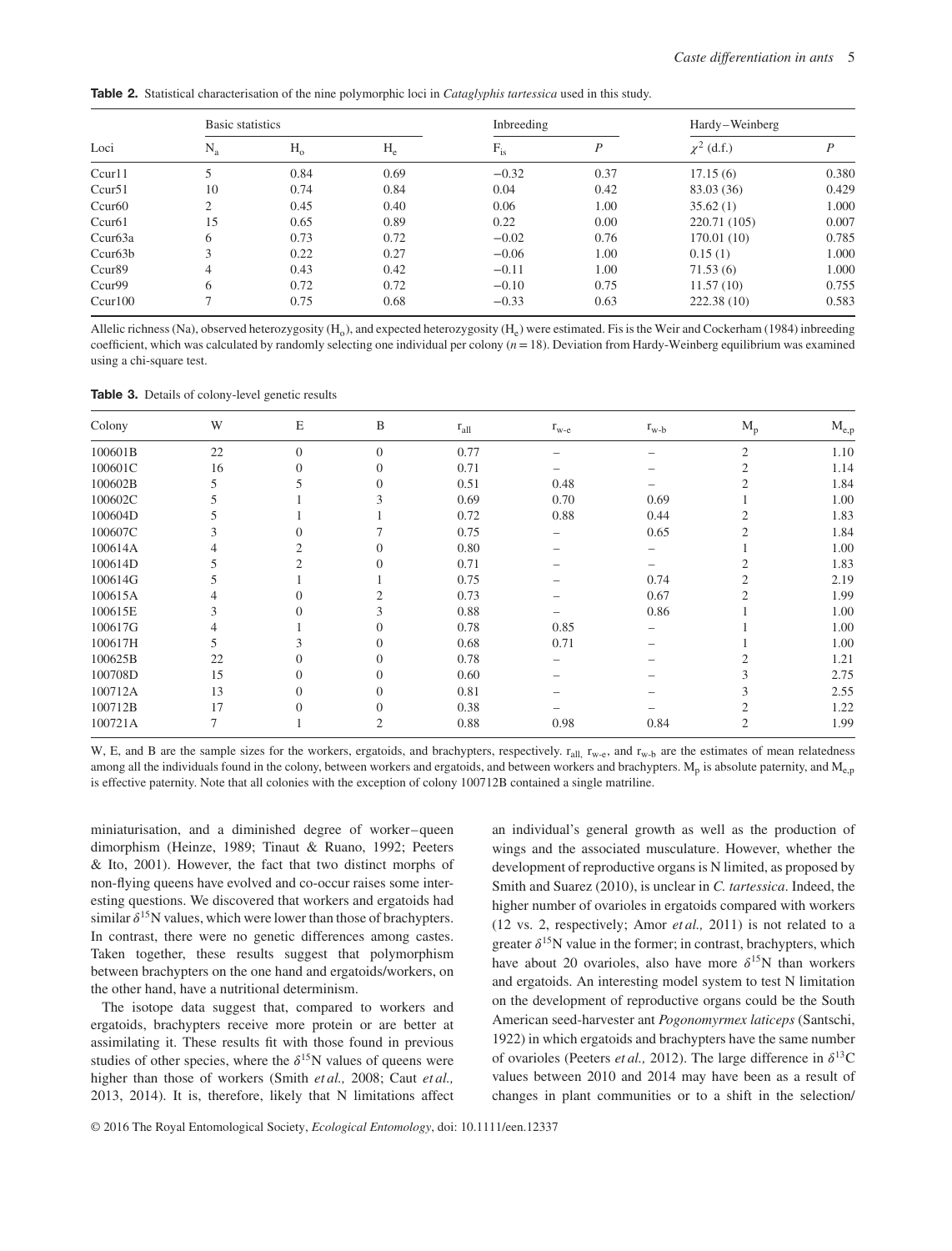

**Fig. 3.** Patriline distribution among workers (green), brachypters (red), and ergatoids (blue) in the five polyandrous colonies.

availability of carbon resources between the 2 years (Peterson & Fry, 1987).

One hypothesis to explain the evolutionary origin of ergatoids is that their production allows colonies to produce queens even when the scarcity of N-rich food items prevents the production of brachypters. Although most *Cataglyphis* species are thought to be scavengers that forage on dead insects (Cerdá *et al.,* 1989; Wehner *et al.,* 1992), *C. tartessica* also retrieves large quantities of flower petals (Cerdá *et al.,* 1996) and frequently collects aphid honeydew (F. Amor, unpublished). It is, therefore, possible that larvae that feed mostly on low proteinaceous food items are more likely to become workers or ergatoids, whereas only those that receive animal prey become brachypters. Ergatoids would, therefore, be a sort of second-chance queens, produced in case of insufficient protein input. However, this strategy may seem paradoxical from the colony perspective: if resources are limited, one may expect workers to reduce their allocation of resources to individuals that will neither reproduce nor contribute to colony growth. This situation, therefore, differs from that observed in other species in which unmated ergatoids do participate in domestic tasks (Forder & Marsh, 1989; Heinze *et al.*, 1999; Molet *et al.,* 2007). One way to test the impact of N-limitation on the production of ergatoids would be to raise colonies under various N regimes and record colony-level caste allocation. Unfortunately, this manipulation is not easy in *C. tartessica* which is relatively difficult to raise in laboratory conditions.

Another hypothesis is that ergatoids are selfish individuals that, although receiving a worker diet, develop into queens in spite of the colony interest. Theory predicts that individual larvae may expect to have greater direct fitness if they become queens rather than workers (Bourke & Ratnieks, 1999; Ratnieks *et al.,* 2006). In species with marked worker–queen dimorphism, adult workers may constrain a larva's developmental fate by limiting its protein intake. However, the evolutionary transition to colony fission reduced the selective advantage of large queens, opening the door for larvae to develop selfishly into small queens. Such a mechanism has been proposed for *Melipona* bees (Wenseleers *et al.,* 2004, 2005) and could also occur in *C. tartessica* (Amor *et al.,* 2011). Although the difference of diet between ergatoids and brachypters is not sufficient to conclude about 'larval selfishness', such difference is a necessary condition for this process to occur. Again, this hypothesis would deserve careful behavioural observations in laboratory conditions to test whether workers differentially feed larvae depending on their caste fate.

Interestingly, there was no evidence of genetic caste determination in the microsatellite data. The genotype patterns of all but one colony were reflective of monogyny, and the number of patrilines was between one and two. As a consequence, workers, brachypters, and ergatoids were full sisters and did not originate from different patrilines. A previous study, in which a large number of nests were excavated, found that colonies were strictly monogynous and contained either a brachypterous or an ergatoid queen (Amor *et al.,* 2011). Thus, the one colony in which worker genotypes were suggestive of two matrilines may have experienced queen replacement, which is frequent in some species that carry out colony fission (Chéron *et al.,* 2009). Although strict monogyny and monandry are probably the ancestral state in ants (Hughes *et al.,* 2008; Boulay *et al.,* 2014), they are relatively rare in *Cataglyphis* species (Cronin *et al.,* 2015): a high level of polyandry has been reported in 9 of 13 species, and only one species is strictly monogynous (*C. hispanica*, Leniaud *et al.,* 2012). Moreover, 5 of 14 species are known to be strictly or facultatively polygynous. A previous study has shown that the closest relative of *C. tartessica – C. emmae* – is strictly monogynous and slightly polyandrous  $(M_p = 3.04 \pm 1.04$  and  $M_{e,p} = 2.74 \pm 1.09$ ; Jowers *et al.*, 2013), which suggests that monandry was secondarily evolved in *C. tartessica*. Finally, the production of queens via thelytoky has also evolved in a number of *Cataglyphis* species (Pearcy *et al.,* 2004b; Leniaud *et al.,* 2012; Eyer *et al.,* 2013) but has not been observed in *C. tartessica*.

In conclusion, nutrition is likely a major regulator of caste determination in ants and other social insects. This fact gives workers coercive power over larvae – they can force larvae to become workers, who must help the colony and forgo reproducing themselves (Ratnieks & Wenseleers, 2008). However, in species that perform colony fission, where queens no longer need to fly, the door has been left open for the evolution of selfish larvae. The overproduction of selfish queens may constitute a serious cost in the evolutionary transition from independent colony founding to colony fission. In some species, this cost is limited because unmated ergatoids remain in the nest and adopt a 'worker' behaviour (Forder & Marsh, 1989; Heinze *et al.,* 1999; Molet *et al.,* 2007). Yet, larval development may still be constrained by non-genetic maternal effects, such as the amount of vitellogenin provided to the egg, and by the interaction between early determination and subsocial effects (Linksvayer, 2006; Villalta *et al.*, 2016a). Further comparative studies are needed to understand how all these complex factors ultimately generate different adult phenotypes.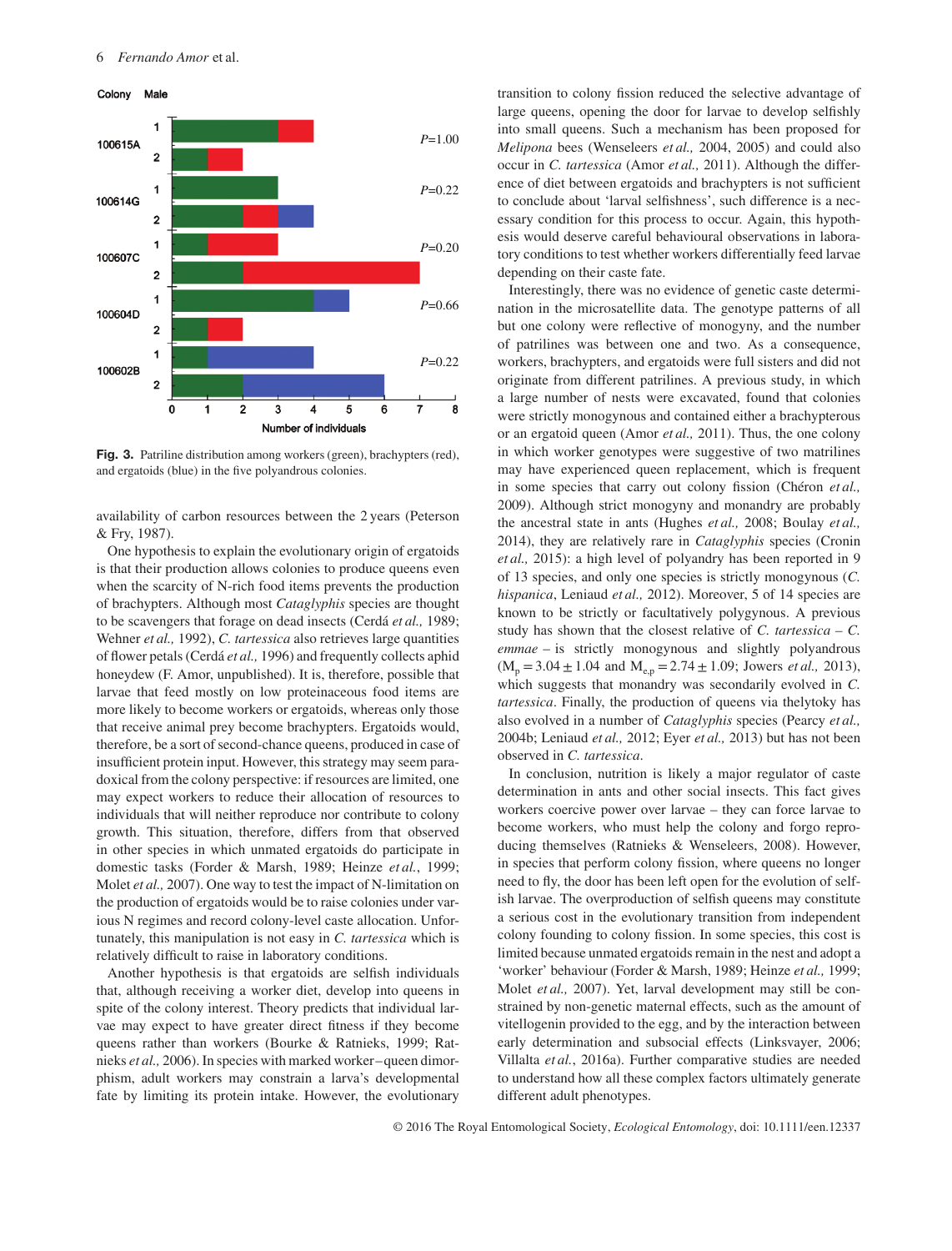# **Acknowledgements**

This work was funded by a project from the Spanish Ministry of Economy and Competitiveness and the FEDER (number CGL2012-36181), awarded to Xim Cerdá and Raphaël Boulay. We thank Susana Carrasco and Ana Carvajal for their assistance with sample preparation and the isotopic and genetic analyses. English editing was provided by Jessica Pearce (englishservicesforscientists.com). Two anonymous reviewers contributed greatly to improve this manuscript.

# **References**

- Amor, F. & Ortega, P. (2014) *Cataglyphis tartessica* sp.n., a new ant species (Hymenoptera: Formicidae) in southwestern Spain. *Myrmecological News*, **19**, 125–132.
- Amor, F., Ortega, P., Jowers, M.J., Cerdá, X., Billen, J., Lenoir, A. *et al.* (2011) The evolution of worker–queen polymorphism in *Cataglyphis* ants: interplay between individual-and colony-level selections. *Behavioral Ecology and Sociobiology*, **65**, 1473–1482.
- Boomsma, J.J. & Ratnieks, F.L.W. (1996) Paternity in eusocial Hymenoptera. *Philosophical Transactions of the Royal Society of London B*, **351**, 947–975.
- Boulay, R., Arnan, X., Cerdá, X. & Retana, J. (2014) The ecological benefits of larger colony size may promote polygyny in ants. *Journal of Evolutionary Biology*, **27**, 2856–2863.
- Bourke, A.F. & Ratnieks, F.L. (1999) Kin conflict over caste determination in social Hymenoptera. *Behavioral Ecology and Sociobiology*, **46**, 287–297.
- Brian, M.V. (1957) Food distribution and larval size in cultures of the ant *Myrmica rubra* (L.) *Physiologia Comparata et Oecologia*, **4**, 329–345.
- Brian, M.V. (1973) Caste control through worker attack in the ant *Myrmica*. *Insectes Sociaux*, **20**, 87–102.
- Caut, S., Jowers, M.J., Cerdá, X. & Boulay, R.R. (2013) Questioning the mutual benefits of myrmecochory: a stable isotope-based experimental approach. *Ecological Entomology*, **38**, 390–399.
- Caut, S., Jowers, M.J., Arnan, X., Pearce-Duvet, J., Rodrigo, A., Cerdá, X. *et al.* (2014) The effects of fire on ant trophic assemblage and sex allocation. *Ecology and Evolution*, **4**, 35–49.
- Cerdá, X., Retana, J., Bosch, J. & Alsina, A. (1989) Daily foraging activity and food collection of the thermophilic ant *Cataglyphis cursor* (Hymenoptera, Formicidae). *Vie et Milieu*, **39**, 207–212.
- Cerdá, X., Retana, J., Carpintero, S. & Cros, S. (1996) An unusual ant diet: cataglyphis floricola feeding on petals. *Insectes Sociaux*, **43**, 101–104.
- Chéron, B., Doums, C., Federici, P. & Monnin, T. (2009) Queen replacement in the monogynous ant Aphaenogaster senilis: supernumerary queens as life insurance. *Animal Behaviour*, **78**, 1317–1325.
- Cronin, A.L., Molet, M., Doums, C., Monnin, T. & Peeters, C. (2013) Recurrent evolution of dependent colony foundation across eusocial insects. *Annual Review of Entomology*, **58**, 37–55.
- Cronin, A.L., Chifflet-Belle, P., Fédérici, P. & Doums, C. (2015) High inter-colonial variation in worker nestmate relatedness and diverse social structure in a desert ant from Mongolia. *Insectes Sociaux*, **63**, 87–98.
- Emery, C. (1896) Le polymorphisme des fourmis et la castration alimentaire. *Compte Rendu des Séances du Troisième Congrès Internationale de Zoologie*, Leyde, The Netherlands, pp. 395–410.
- Eyer, P.-A., Leniaud, L., Darras, H. & Aron, S. (2013) Hybridogenesis through thelytokous parthenogenesis in two *Cataglyphis* desert ants. *Molecular Ecology*, **22**, 947–955.
- Fersch, R., Buschinger, A. & Heinze, J. (2000) Queen polymorphism in the Australian ant *Monomorium* sp. 10. *Insectes Sociaux*, **47**, 280–284.
- Forder, J.C. & Marsh, A.C. (1989) Social organization and reproduction in *Ocymyrmex foreli* (Formicidae: Myrmicinae). *Insectes Sociaux*, **36**, 106–115.
- Heinze, J. (1989) Alternative dispersal strategies in a North American ant. *Naturwissenschaften*, **76**, 477–478.
- Heinze, J., Hölldobler, B. & Alpert, G. (1999) Reproductive Conflict and Division of Labor in Eutetramorium mocquerysi a Myrmicine Ant Without Morphologically Distinct Female Reproductives. *Ethology*, **105**, 701–717.
- Hughes, W.O. & Boomsma, J.J. (2008) Genetic royal cheats in leaf-cutting ant societies. *Proceedings of the National Academy of Sciences of the United States of America*, **105**, 5150–5153.
- Hughes, W.O.H., Oldroyd, B.P., Beekman, M. & Ratnieks, F.L.W. (2008) Ancestral monogamy shows kin selection is key to the evolution of Eusociality. *Science*, **320**, 1213–1216.
- Jowers, M.J., Leniaud, L., Cerdá, X., Alasaad, S., Caut, S., Amor, F. *et al.* (2013) Social and population structure in the ant *Cataglyphis emmae*. *PLoS One*, **8**, e72941.
- Jowers, M.J., Amor, F., Ortega, P., Lenoir, A., Boulay, R.R., Cerdá, X. *et al.* (2014) Recent speciation and secondary contact in endemic ants. *Molecular Ecology*, **23**, 2529–2542.
- Julian, G.E., Fewell, J.H., Gadau, J., Johnson, R.A. & Larrabee, D. (2002) Genetic determination of the queen caste in an ant hybrid zone. *Proceedings of the National Academy of Sciences of the United States of America*, **99**, 8157–8160.
- Kamakura, M. (2011) Royalactin induces queen differentiation in honeybees. *Nature*, **473**, 478–483.
- Leniaud, L., Darras, H., Boulay, R. & Aron, S. (2012) Social hybridogenesis in the clonal ant *Cataglyphis hispanica*. *Current Biology*, **22**, 1188–1193.
- Leniaud, L., Pearcy, M. & Aron, S. (2013) Sociogenetic organisation of two desert ants. *Insectes Sociaux*, **60**, 337–344.
- Leniaud, L., Pearcy, M., Taheri, A. & Aron, S. (2015) Testing the genetic determination of the soldier caste in the silver ant. *Insectes Sociaux*, **62**, 517–524.
- Libbrecht, R., Corona, M., Wende, F., Azevedo, D.O., Serrão, J.E. & Keller, L. (2013) Interplay between insulin signaling, juvenile hormone, and vitellogenin regulates maternal effects on polyphenism in ants. *Proceedings of the National Academy of Sciences of the United States of America*, **110**, 11050–11055.
- Linksvayer, T.V. (2006) Direct, maternal, and sibsocial genetic effects on individual and colony traits in an ant. *Evolution*, **60**, 2552–2561.
- Marchal, P. (1898) Le polymorphisme des fourmis et la castration alimentaire. *Année Biologique*, **2**, 249–251.
- Michener, C.D. (1974) *The Social Behavior of the Bees: A Comparative Study*. Harvard University Press, Cambridge, Massachusetts.
- Molet, M., Peeters, C., Follin, I. & Fisher, B.L. (2007) Reproductive caste performs intranidal tasks instead of workers in the ant *Mystrium oberthueri*. *Ethology*, **113**, 721–729.
- Molet, M., Maicher, V. & Peeters, C. (2014) Bigger helpers in the ant *Cataglyphis bombycina*: increased worker polymorphism or novel soldier caste? *PLoS ONE*, **9**, e84929.
- Monnin, T. & Ratnieks, F.L. (2001) Policing in queenless ponerine ants. *Behavioral Ecology and Sociobiology*, **50**, 97–108.
- Nielsen, R., Tarpy, D.R. & Reeve, H.K. (2003) Estimating effective paternity number in social insects and the effective number of alleles in a population. *Molecular Ecology*, **12**, 3157–3164.
- Oster, G.F. & Wilson, E.O. (1978) *Caste and Ecology in the Social Insects*. Princeton University Press, Princeton, New Jersey.
- © 2016 The Royal Entomological Society, *Ecological Entomology*, doi: 10.1111/een.12337